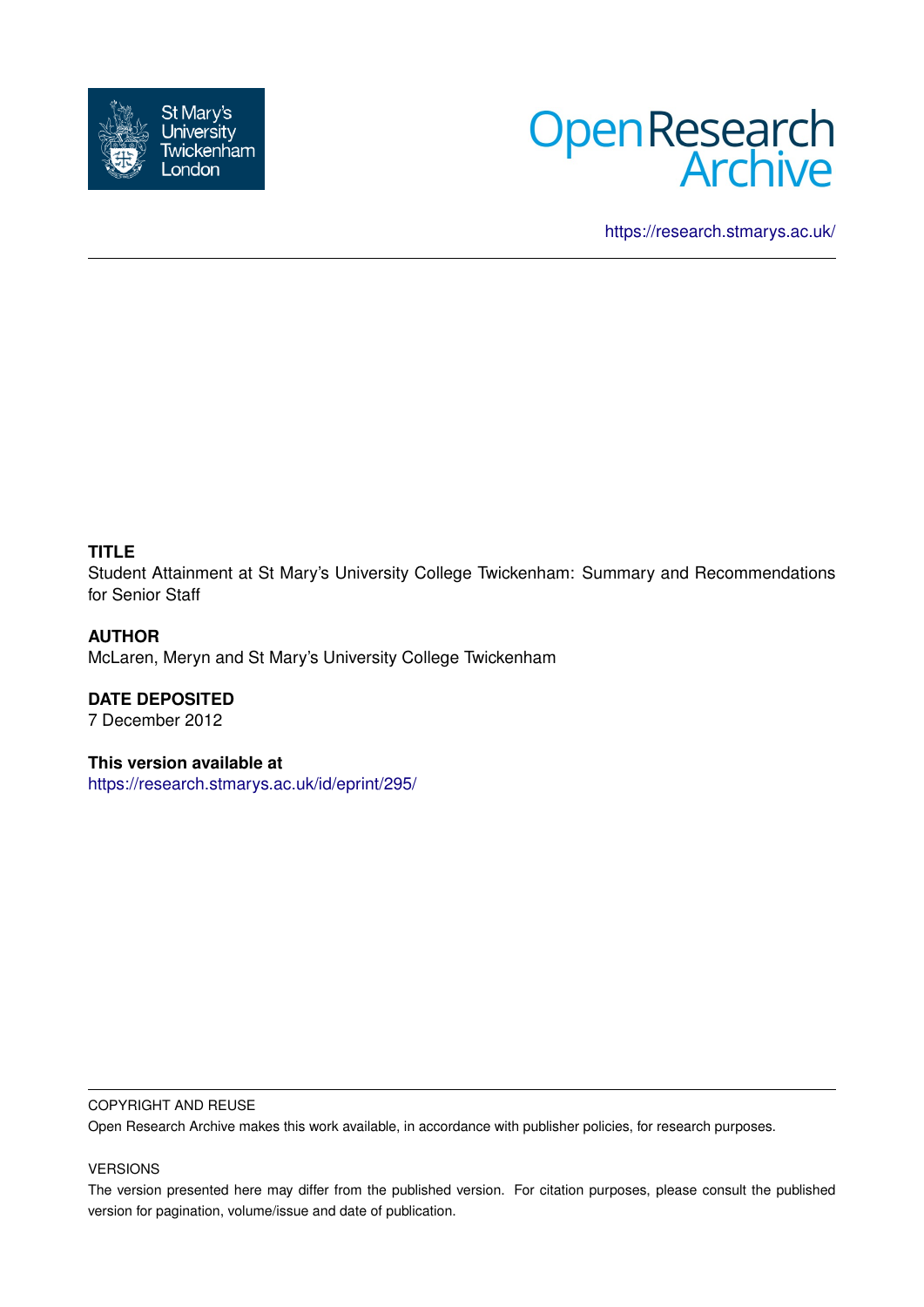Student Attainment at St Mary's University College Twickenham: Summary and Recommendations for Senior **Staff** 



Meryn McLaren November 2012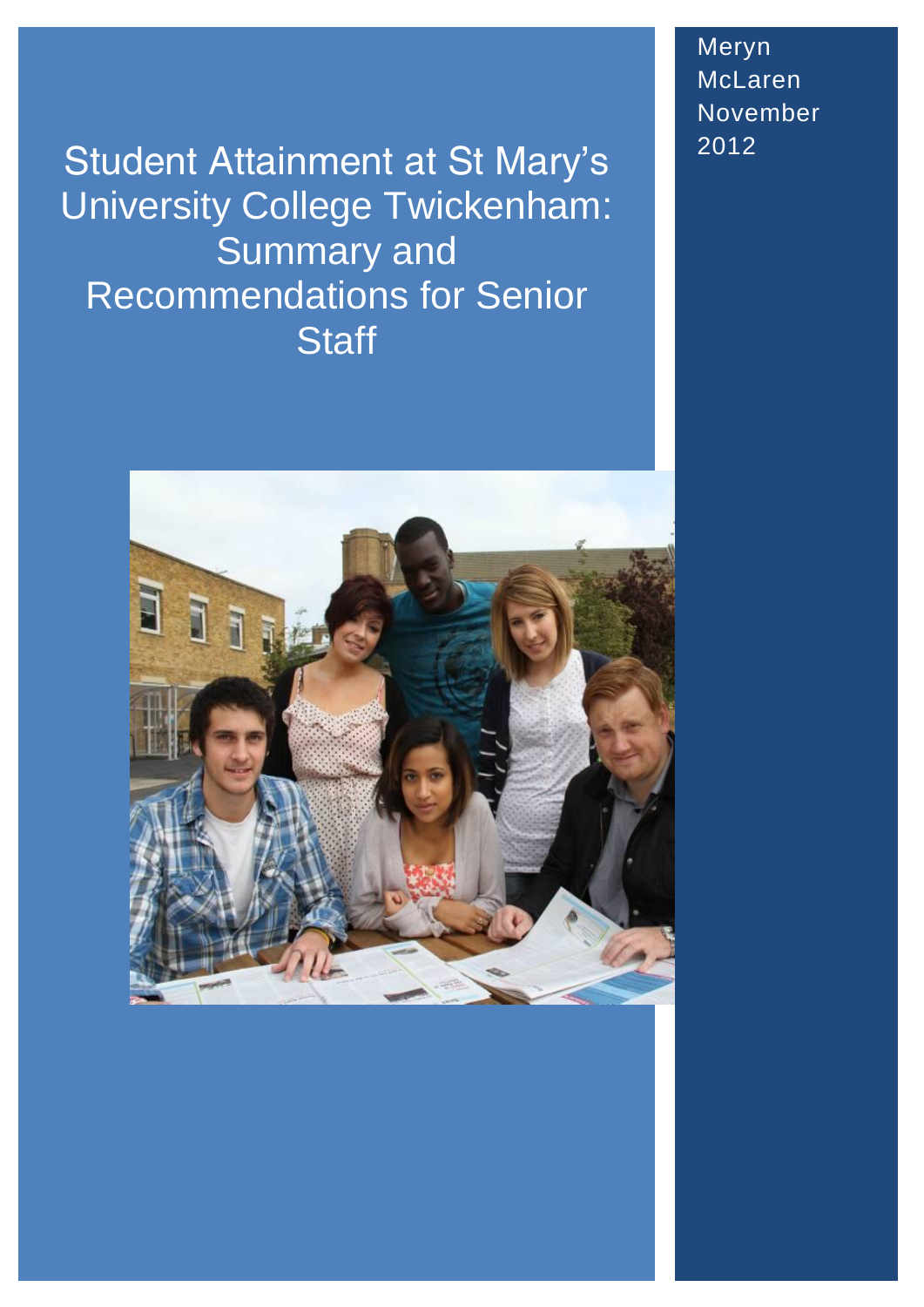# **Contents**

| Overview                                                                                                                                             | p. 2  |
|------------------------------------------------------------------------------------------------------------------------------------------------------|-------|
| Theoretical background                                                                                                                               | p. 2  |
| Key findings and recommendations                                                                                                                     | p. 4  |
| <b>Student</b><br>attainment:<br>variables<br>related<br>to<br>background, circumstance and studies                                                  | p. 4  |
| <b>Belief</b>                                                                                                                                        | p. 6  |
| Quality and<br>Innovative<br>Teaching<br>High<br>and<br>Learning                                                                                     | p. 7  |
| Belonging and Community:                                                                                                                             | p. 10 |
| Engagement                                                                                                                                           | p. 11 |
| Institutional<br>evaluation:<br>and<br>data<br><i>issues</i><br>embedding<br>attainment<br>equality and<br>into<br>institutional policy and practice | p. 12 |
| Bibliography                                                                                                                                         | p. 14 |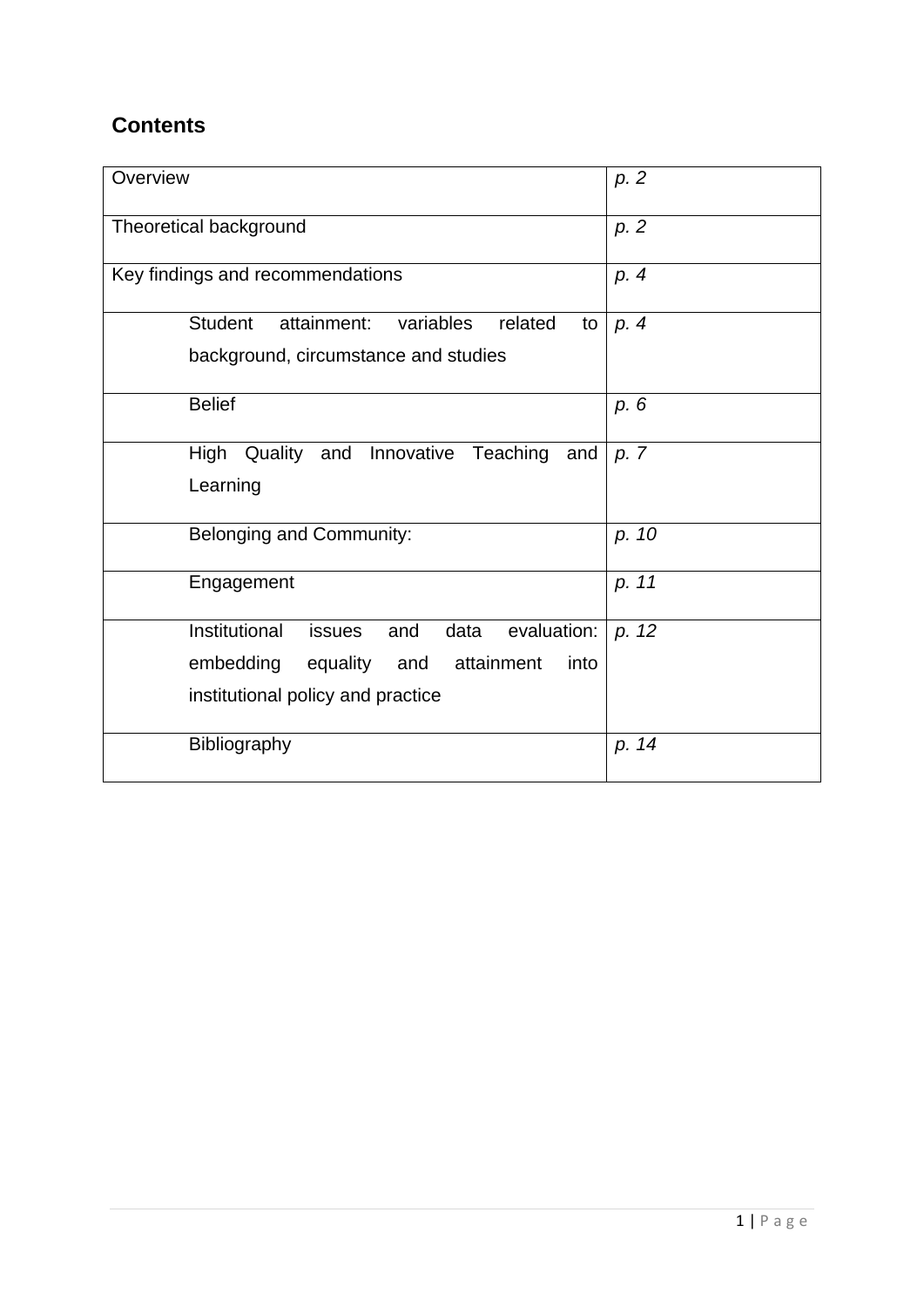## **Overview**

The aim of this report is to present the findings of the project into student attainment at St Mary's University College, Twickenham, identifying both examples of best practice and recommendations for improvement. The research underpinning this was carried out between February and August 2012 and encompassed:

- A review of academic literature and research projects conducted in other institutions.
- An analysis of St Mary's University College Registry data relating to attainment between 2007/2008 and 2011/2012.
- An analysis of student responses to the question in the National Student Survey 2011, *'Looking back on the experience, are there any particularly positive or negative aspects you would like to highlight?*'
- The development, dissemination and analysis of the Student Experience, Attainment and Retention Survey 2012, which received 146 responses.
- Indepth examination of issues related to attainment, equalities and diversities and value added measurements.
- Interviews with 1 senior staff, 5 members of academic staff and, 6 student services staff members.

This summary concentrates on institutional level recommendations. For further details of the research findings, including data related to the academic Schools, please refer to the final report (McLaren, 2012).

## **Theoretical Background**

A review of a range of literature and research on retention and success was conducted (Callender, 2008; Clouder & Adefila, 2011a, 2011b; Cowden & Singh, 2012; Fairclough, 2012; Higher Education Academy/Equality Challenge Unit, 2008; Hunt, Lincoln & Walker, 2004; Lawrence, Ashford & Dent, 2008; National Union of Students (NUS) 2011; Pedagogic Quality, 2011; Richardson & Woodley, 2003; Rhodes & Neville, 2004; Prior & Fitzgibbon, 2009, 2012; Stefani, 1998; Steventon, 2012; Stokes, 2012; Thomas, 2012a, 2012b; Tinto, 1993, 2012).

The findings from these studies were amalgamated to construct the model below. The model captures the four principal elements – or cornerstones – of student attainment and how they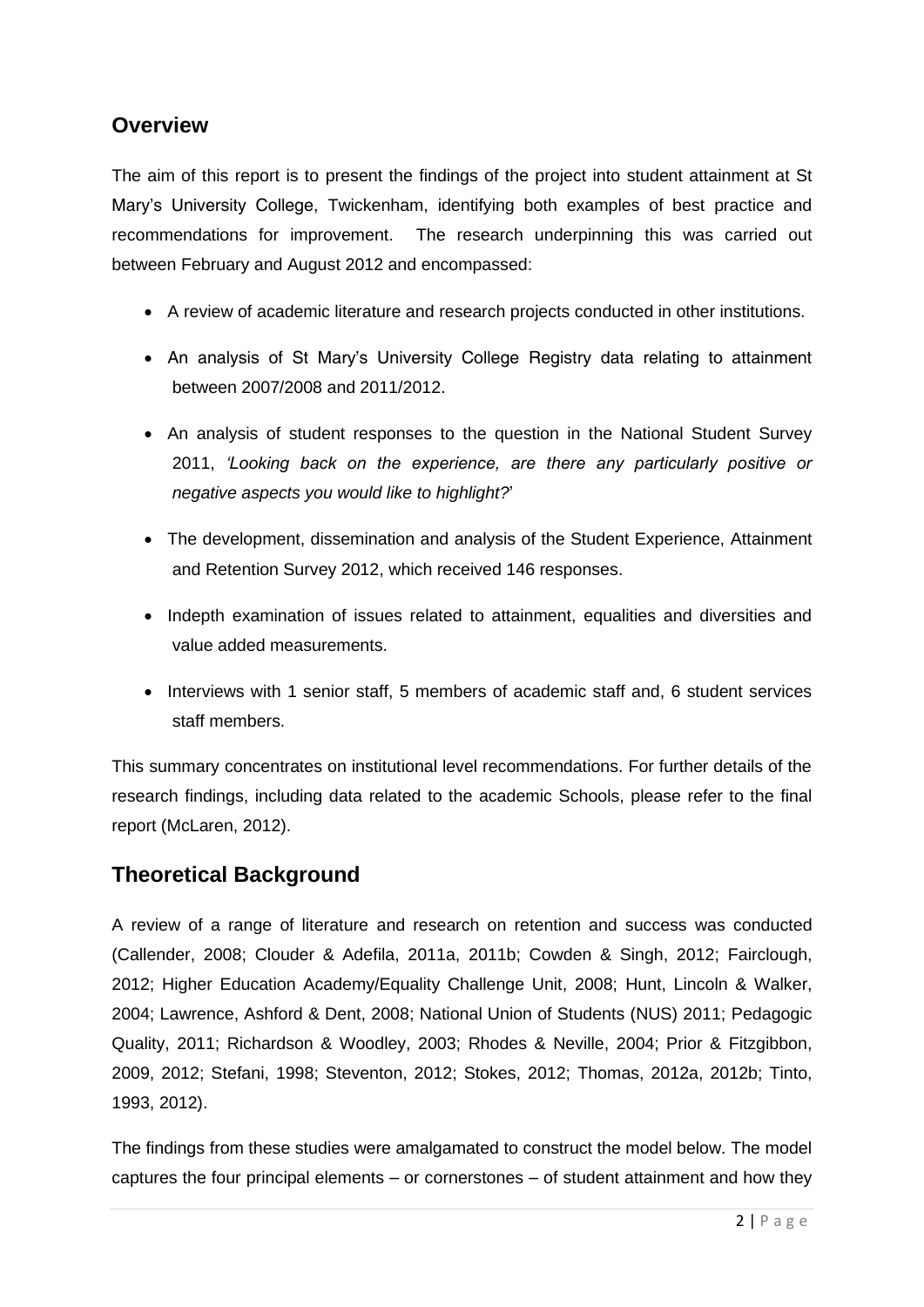feed into each other. High quality and innovative teaching and learning is obviously crucial to student success (Pedagogic Quality, 2011) but it is also greatly influenced by the other three cornerstones. Belief encompasses not just the belief and confidence that students have in themselves, but also how academic and university staff regard them and mutual expectations. Student and staff belief, in turn, affects the extent to which postive staffstudent and peer relationships are able to form and how much a part of the university community the students are able to feel themselves to be. Feeling isolated from the university can have a negative affect on student attainment if they begin to think that the institution is 'not for them' and fail to engage with the learning. The relationship between engagement and belonging and community also works the other way, as barriers to academic and social engagement (for example, family responsibilities, part-time working) can stop students feeling they belong fully to the student community, as well as affecting their ability to acess the teaching and learning (Hunt *et al*, 2004; Callender, 2008; Thomas, 2012b).



**Chart 1: The four cornerstones of student attainment**

Factors of background and circumstance can impact these 'cornerstones' in a number of ways. Students from black and minority ethnic groups, for example, may have lower levels of academic confidence – self-belief – stemming from earlier educational experiences (NUS, 2011), age and gender may affect students' responses to different types of assessment (Richardson and Woodley, 2003), and term-time employment may limit a student's capacity to engage in their academic work and the social life of the institution. By being mindful of how student characteristics or circumstance may affect responses to teaching and learning, engagement, belonging and community, and belief, it should be possible to reduce these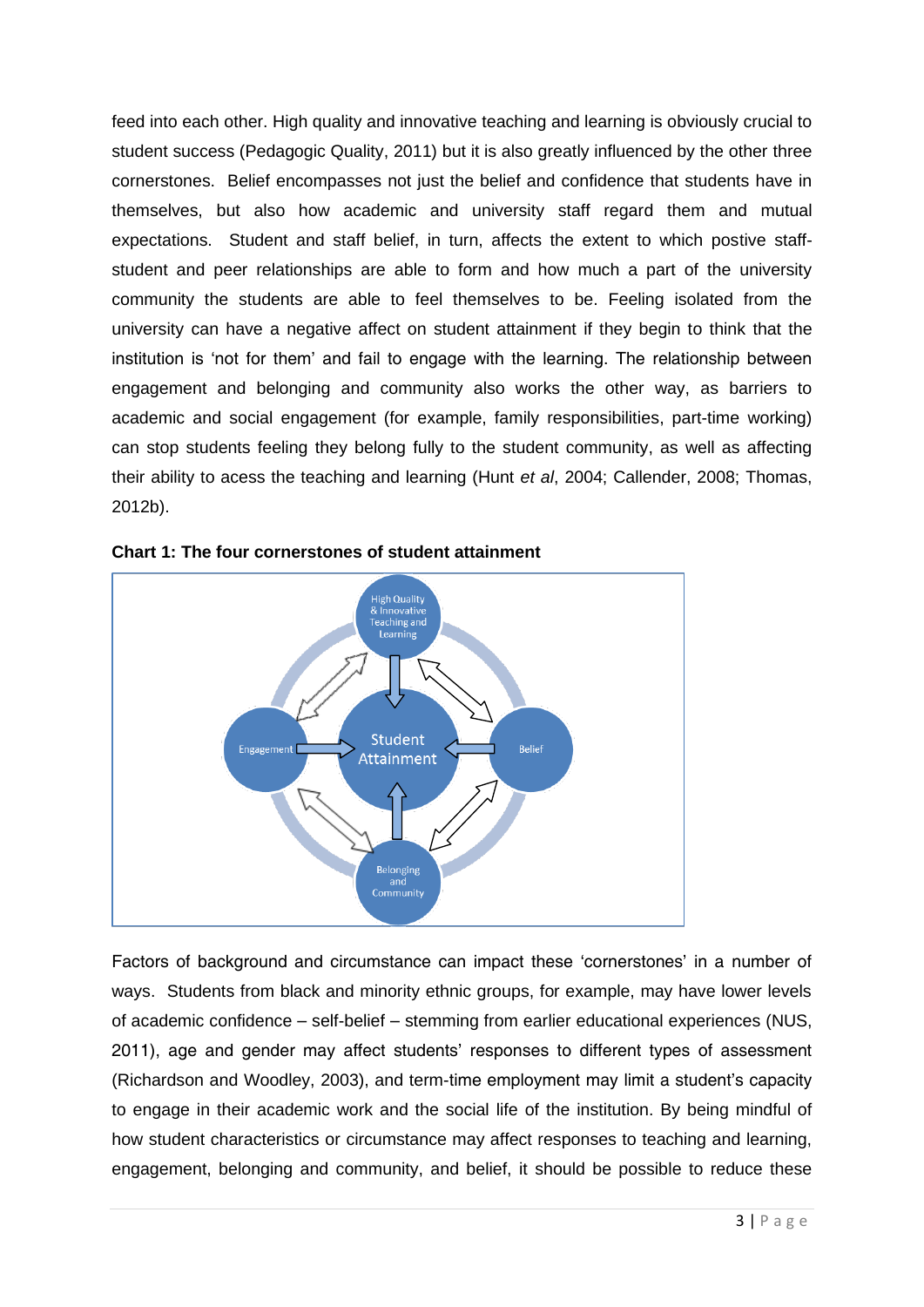attainment gaps whilst taking approaches to the problem which benefit the entire student – and staff – body.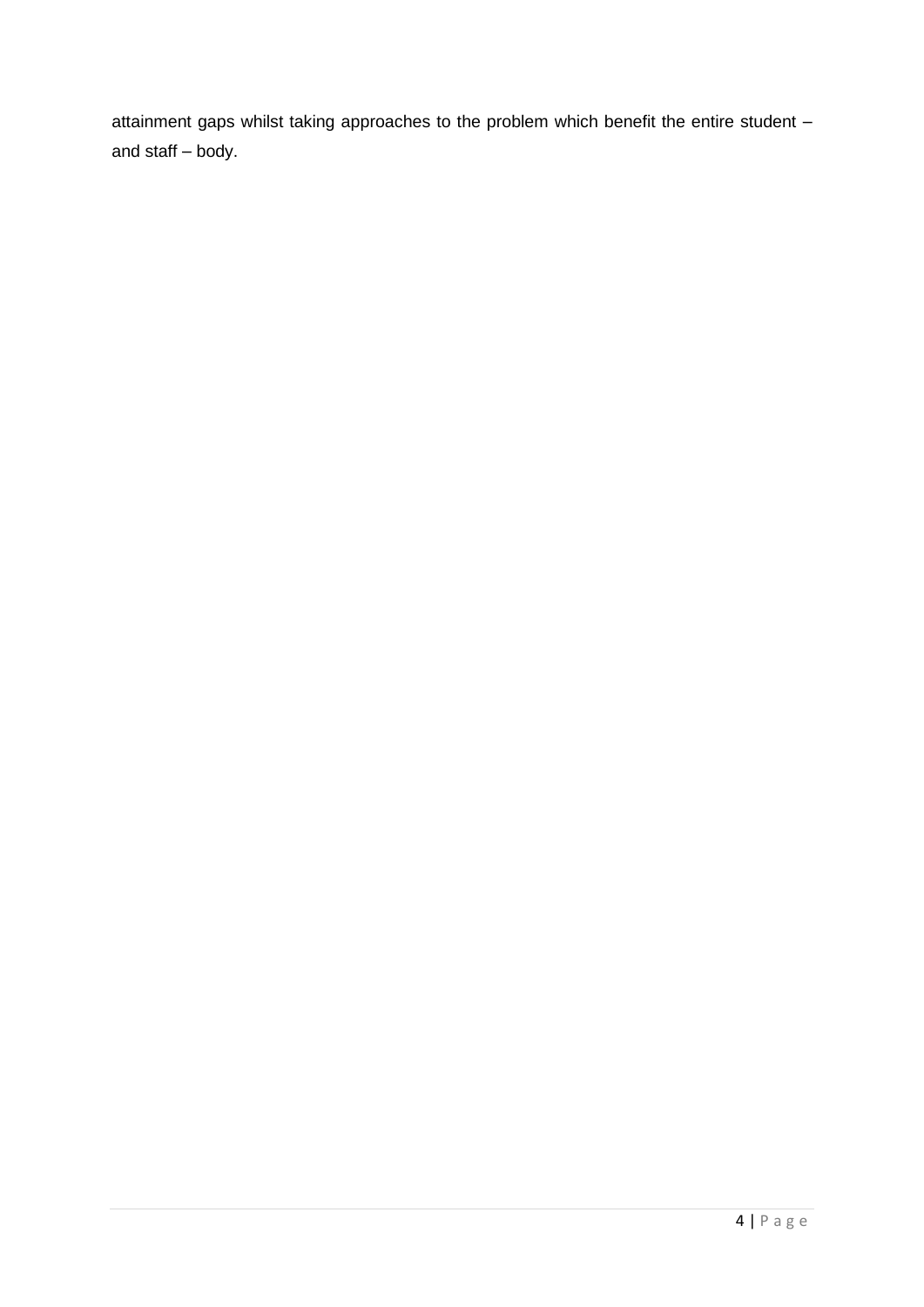## **Key findings and recommendations**

## **Student attainment: variables related to background, circumstance and studies**

#### *Background issues: The ethnicity and gender gap*

Attainment patterns at St Mary's reflect nation-wide trends in terms of the attainment gap between male and female students, and white students and students of other ethnicities: Proportionately more grades of 60 and above were awarded to female students than to male students, and female students were also less likely to obtain 'failing' grades of 39 and below. A large attainment gap is visible between black students and other ethnicities, and between 2007/2008 and 2011/2012 significantly more grades of 60 and above went to white students (42 percent) than other groups (Black students: 17 percent, Asian students: 23.2 percent; mixed students: 31 percent, other: 26.4 percent). All other ethnic minorities can be seen to receive a disproportionately high proportion of grades under 50, and only 0.5 per cent of grades awarded to black students since 2007 were 70 or over. Analysis of Registry data also shows that there is a very strong overlap between ethnicity and Qualifications on Entry: in 2011/12 68.4% of first year Foundation and undergraduate BME students entered St Mary's with non-A-Level qualifications.

From 2012/2013, targeted support is to be given to students from non-traditional backgrounds not only in the form of Get Set for Success, the Pre-Entry Programme, but also through School-based Learning Advisors and Programme-based peer-mentors. Although Learning Advisor support is to focus primarily on students with non-A-Level entry qualifications, the close correlation between this and ethnicity means that this can be expected to have a positive effect on the current attainment gap.

*The effect of these interventions on the key performance outcomes of retention and success in these groups of students need to be closely monitored and evaluated at both School and institutional level. The pilot Get Set for Success programme proved to be a success in the short term in terms of easing the transition for the participating*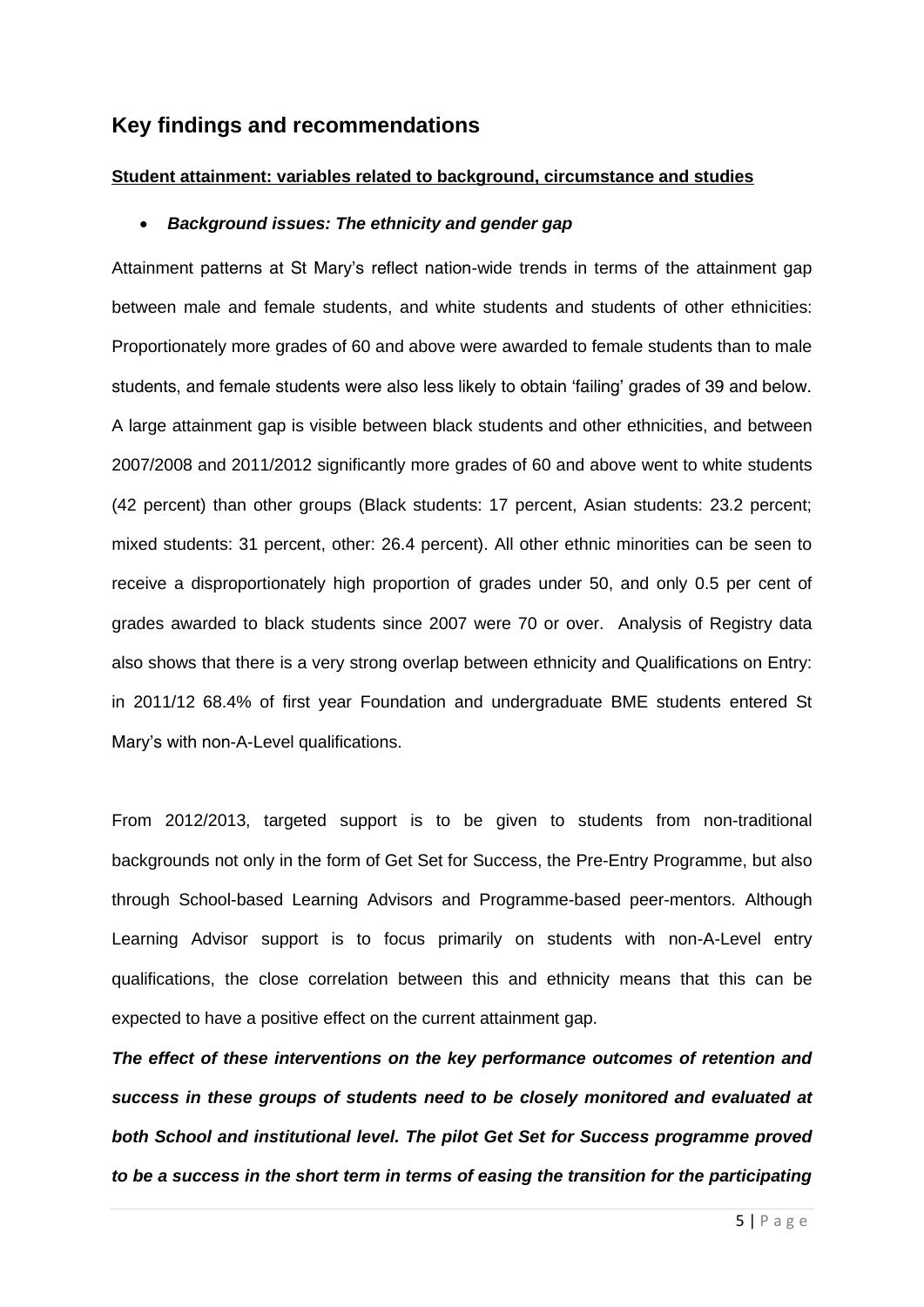*new students and raising their confidence. Now momentum needs to be maintained for supporting vulnerable groups throughout the rest of their studies, and consideration needs to be given to how Get Set for Success can be developed for subsequent years.*

*Action also needs to be taken on an institutional policy level to explicitly link equality issues with attainment. To underline this, the Equality and Diversity Sub Committee should reconsider its structure and reintroduce some form of representation of academic staff in addition to the Universities and Colleges Union representative. The author welcomes plans mentioned in the February 2012 Equality and Diversity subcommittee meeting to establish an Equality and Diversity Forum to engage academic staff in discussion of Teaching and Learning Issues.*

#### *Joint Honours Courses*

Students studying Joint courses (and in particular those whose courses span two Schools) generally attain lower grades than those studying towards Single Honours degrees: An analysis of weighted average grades received by students between 2007/2008 and 2011/2012 found that 33.4% of grades awarded to students on Joint programmes were 60 or higher compared to 40.6% of those studying on Single Honours Programmes.

*Better monitoring of students on Joint Honours programmes is needed, together with closer coordination between the Programmes and Schools running the Joint courses to ensure these students don't slip through the 'gaps' between the different Programmes. This is another issue which could be tackled through monitoring and reporting both at School and institutional level. The appointment of Learning Advisors also represents a real opportunity to tackle the issue of joint honours attainment head on, and it is recommended that the support of joint honours students should be put high on the Learning Advisor' agenda.*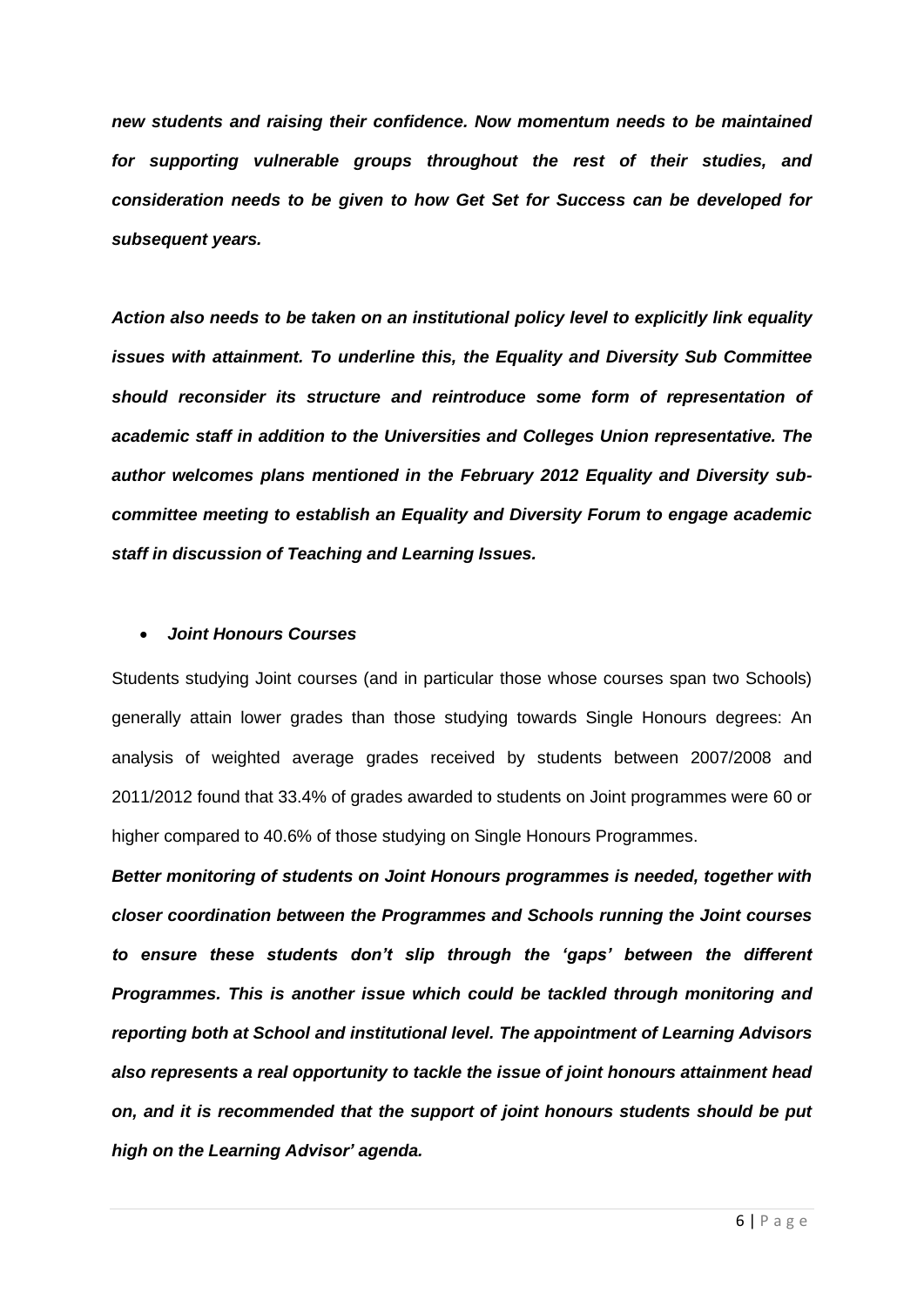## **Belief:**

## *Expectations*

The mismatch of expectations can be a key cause of student dissatisfaction and failure to achieve what they are capable of, and was a key issue mentioned as a barrier to attainment in a number of interviews with academic staff.

*Teaching staff should make expectations clear at the outset of a module, both in terms of what they expect from their students and what their students should expect from them. This conversation should cover issues such as the amount of study required outside teaching times, attendance, submission policies, office hour availability and when students can expect replies to e-mails.* 

*The St Mary's Student Charter should be regularly revised and updated by a joint committee of staff and students, with all parties having equal ownership of the document.* 

## *Staff belief in students*

There can be a tendency towards a 'deficit' model view of student failure, which concentrates on negative character traits such as an unwillingness to put adequate hours into their studies or an unsuitability for higher education in the first place. This viewpoint, if exaggerated, can block innovative ways of thinking to increase attainment amongst underrepresented students,

**There is a need to shift away from the 'deficit' model of attainment, which views problems as stemming from the students themselves and their attitudes, towards a model which looks at removing barriers to learning and developing students' strengths.**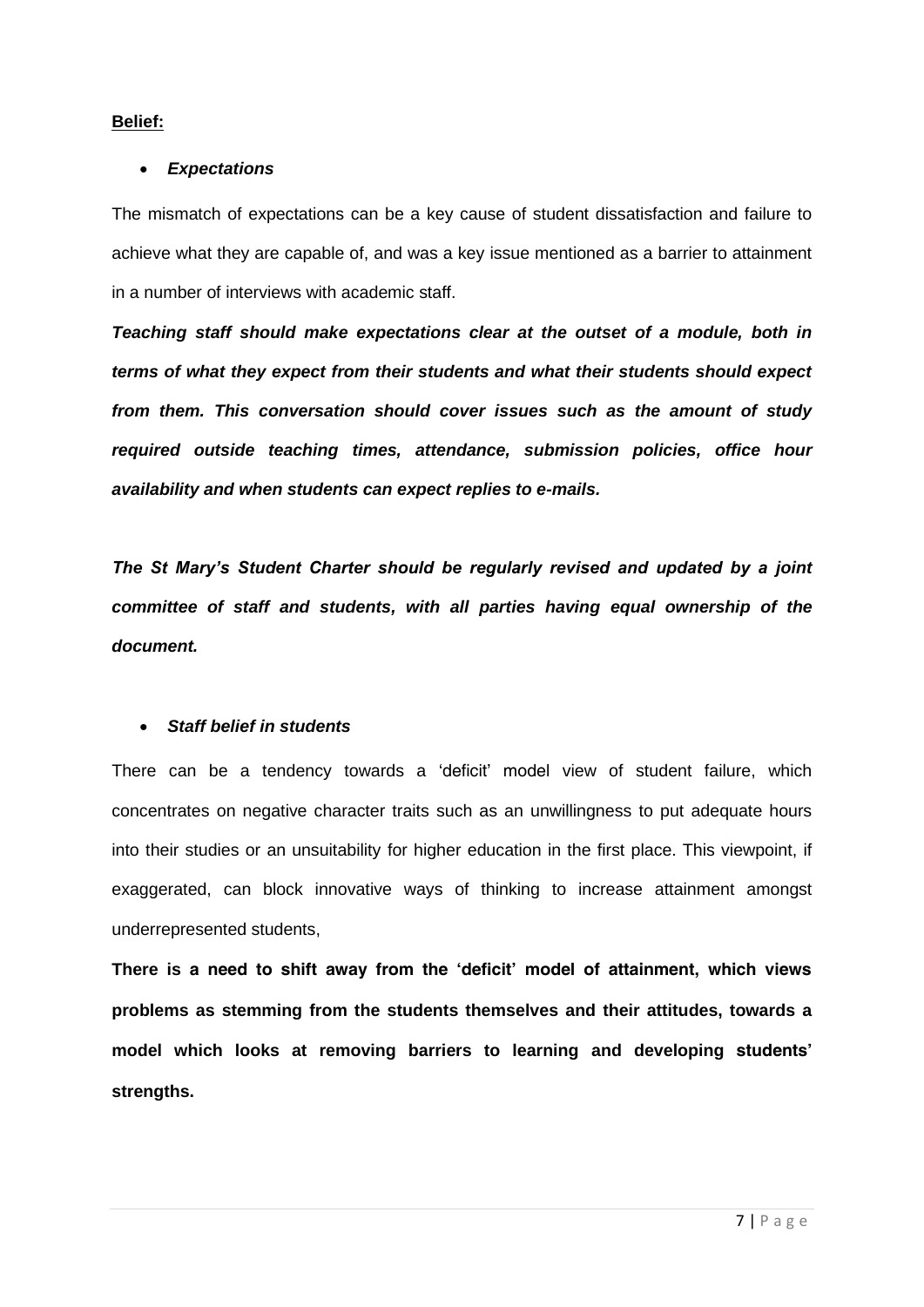## **High Quality and Innovative Teaching and Learning**

## *Study Skills*

Although the profile and student awareness of the Skills Shop have grown in recent years, the Student Experience, Attainment and Retention Survey 2012 revealed that 36 percent of respondents were unaware of the service.

**More work should be done to ensure that all students know the support they can access through the Skills Shop. In Modules/Programmes where it is noted that many students have problems with a particular aspect of study skills, this should be embedded into the course.**

## *Use of technology (including simmsCAPital, phone apps and social networking)*

The introduction of simmsCAPital has so far proved a success, with 85% of respondents of the Student Experience, Attainment and Retention Survey rating the platform 'good' or 'very good'. Action Research projects carried out as part of the Disparities in Student Attainment (DiSA: 2012) project have shown that encouraging alternative forms of learning (for example, carrying out group work over blogs and submitting assignments over podcasts) can have very positive effects on student engagement. Academic staff have experimented with a number of ways of using the Virtual Learning Environment, for example through uploading podcasts, working with apps and other forms of social networking, such as Programme Facebook pages and Twitter accounts.

*Staff should continue to explore and increase their use of technologies in teaching and learning, catering to different learning styles, allowing communication across a number of platforms and facilitating interaction by students whilst they are not on campus.*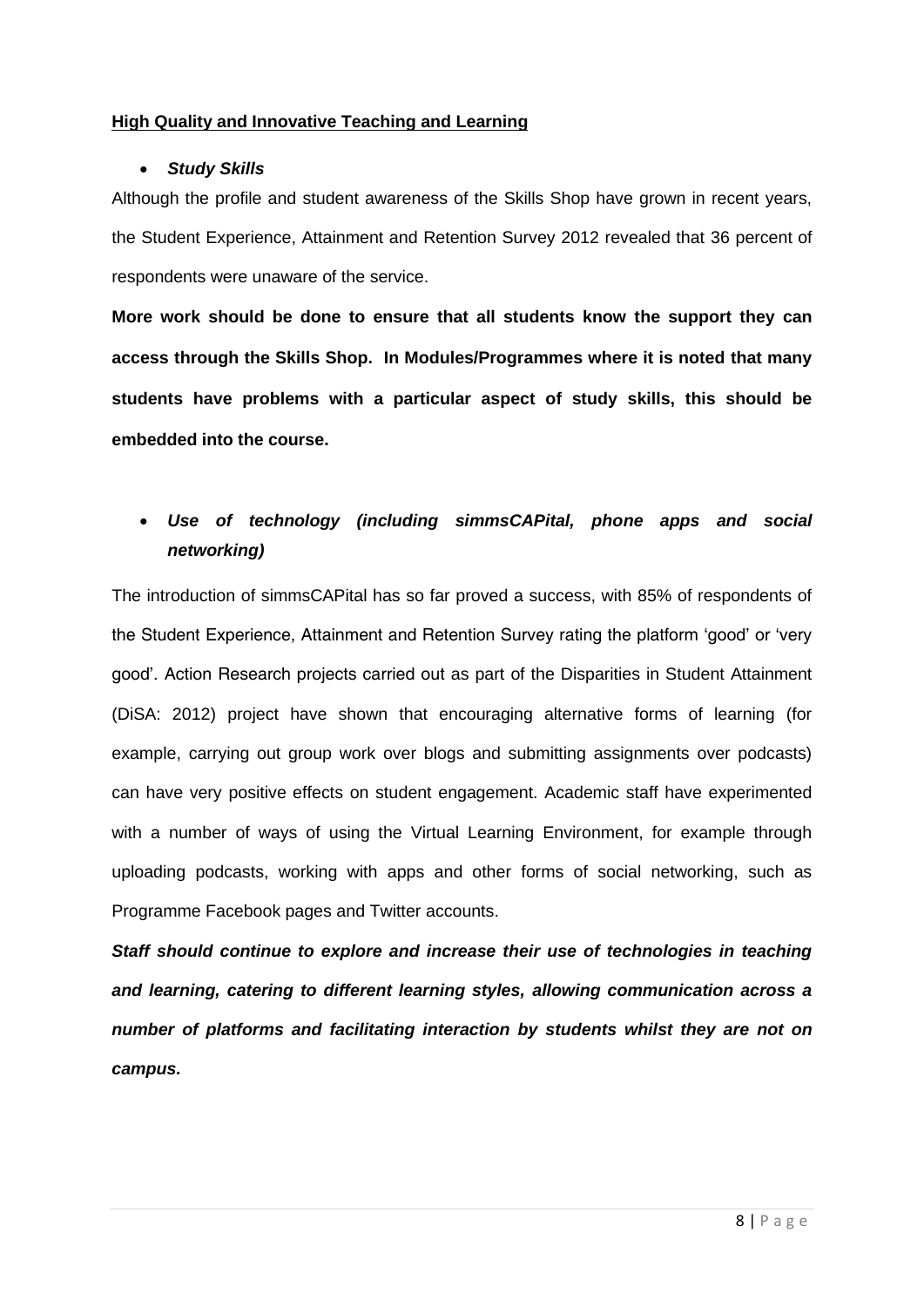#### *Assessment*

In order to get the most out of coursework and assignments students need to have a clear picture of expectations and assessment criteria. Peer- and self-assessment have been shown to be effective methods of engaging students and increasing their understanding of the process (c.f. Stefani, 1998). At St Mary's too, staff have found that students viewing each others' work and peer-assessing folders and portfolios can act as a motivating force to improving their own work (School of Education, Interview C).

*Assessment criteria and academic writing/ style guidelines should be produced for each School and standardised across modules to clarify expectations. Academic staff should increase their use of peer and self-assessment to aid students' motivation, reflective learning skills and understanding of assessment criteria.*

## *Feedback*

Quality of feedback can directly affect students' chances of improving their work and going on to achieve 'good' grades. However, the National Students Survey 2011 shows that feedback is one of the principle areas of concern for students, with some complaints raised about its timeliness and usefulness. In the question, '*looking back on the experience, are there any particularly positive or negative aspects you would like to highlight?*' Feedback occurred as a negative aspect in 45 comments across seven subjects. Both the National Students Survey and St Mary's Student Experience, Attainment and Retention Survey 2012 exposed differences in feedback practices between different Programmes. One way to improve the flow of feedback – and ensure it reaches students – is through delivering it online. An initial pilot of the software package *GradeMark* has had overall positive feedback from staff and students (TLC 11.01.12 Minutes 03TLC11/12).

*Standardised policies regarding feedback should be introduced, particularly dealing with issues such as draft submissions. For reasons of equity and workload, the author recommends making the submission of drafts prohibited across the University*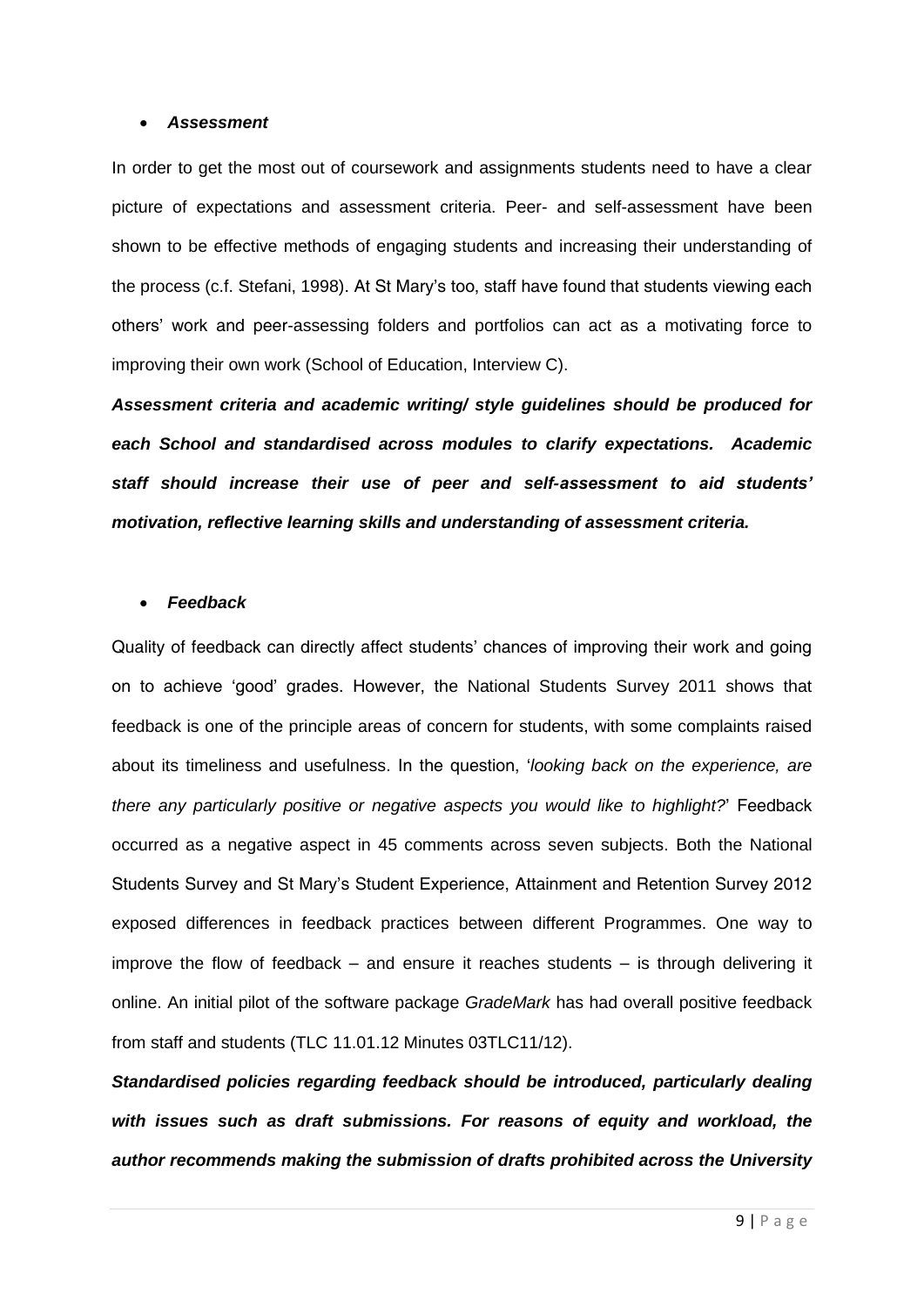*College, but allowing other opportunities for reflection on assignments prior to submission, such as integrating this into peer assessment and/or group learning. This report welcomes the planned expansion of GradeMark to across the entire University College from 2012/2013, however it is suggested that St Mary's should also move towards making online feedback compulsory, to ensure that students are always able to access it, even if they are off-campus. This could be done in diverse ways – e.g. scanning hard copies of assignments marked by hand, as well as typing the feedback straight onto Word documents.*

#### *Student Reviews*

This report welcomes the introduction of compulsory Student Reviews in 2012/2013. These will be twice yearly meetings to replace current Personal Development Planning meetings and formalise the process of student progress reviews. They should help student attainment and retention through increasing reflection: enabling them to be more effective in monitoring and reviewing their own progress and more aware of how they are learning and what different teaching and learning strategies are trying to achieve (for more on reflective learning and assessment see Lawrence et al, 2008; Stefani, 2008).

#### *Prizes*

*The St Vincent de Paul Prize prize celebrating initiatives to enhance equality and diversity should be complimented by an award specifically targeted at projects to raise attainment. This could be an effective method of encouraging staff to consider new approaches and supporting Action Research Projects within teaching and learning focused on student success.*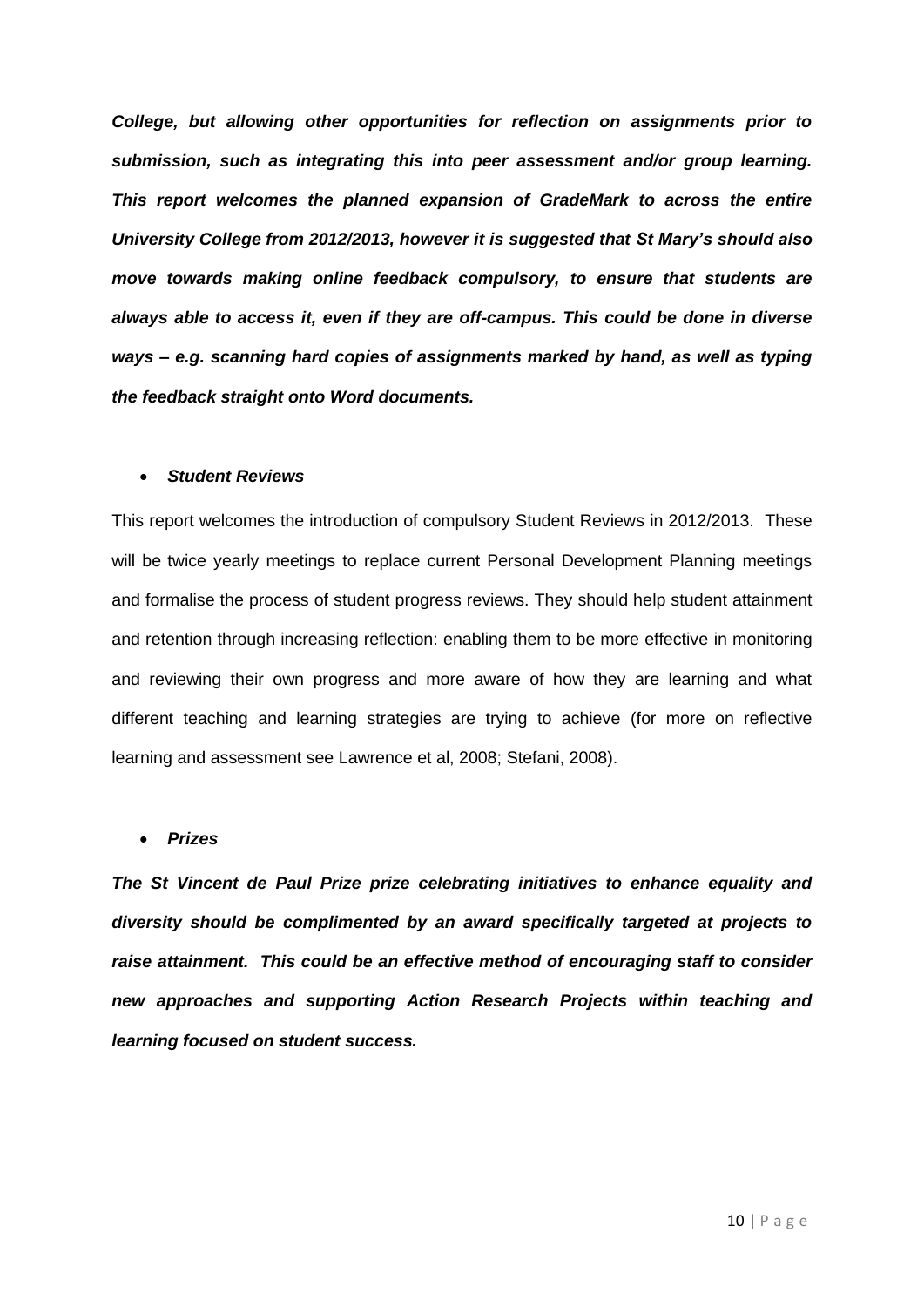#### *Sharing of good practice*

In terms of staff collaborative CPD, an initiative called the Learning Exchange Café has been established to allow members of staff to share ideas surrounding teaching and learning. The first session, on employability in the curriculum, was held in March 2012.

*If momentum could be increased and more staff encouraged to attend, the Learning Exchange Café could spark a real atmosphere of collaborative sharing between colleagues and across different Schools, and thus a strengthening of best practice. This could be followed up by the creation of a shared repository with case studies of innovative practice from across the University College, also taking in previous winners of teaching and learning prizes and the St Vincent de Paul Prize.*

## **Belonging and Community:**

## *Student Support*

St Mary's has a very strong student support service, but should always keep an open mind to new innovations and ideas for further improvement, particularly in terms of ways to integrate student services more closely with academic support.

*Ways to integrate academic and pastoral support further should be looked at. The Online Learner Support Tools used by the University of Glamorgan (encompassing 'Early Days', 'Health Check' and 'Being Successful in Your Repeat year') should be investigated as an example for how St Mary's could develop the new Simmsi database further.* 

## *Student Societies*

*In order to promote a more inclusive student community ethos St Mary's Student Union should actively promote the establishment of a wider range of clubs and societies, particularly cultural clubs and clubs related to academic courses, so that*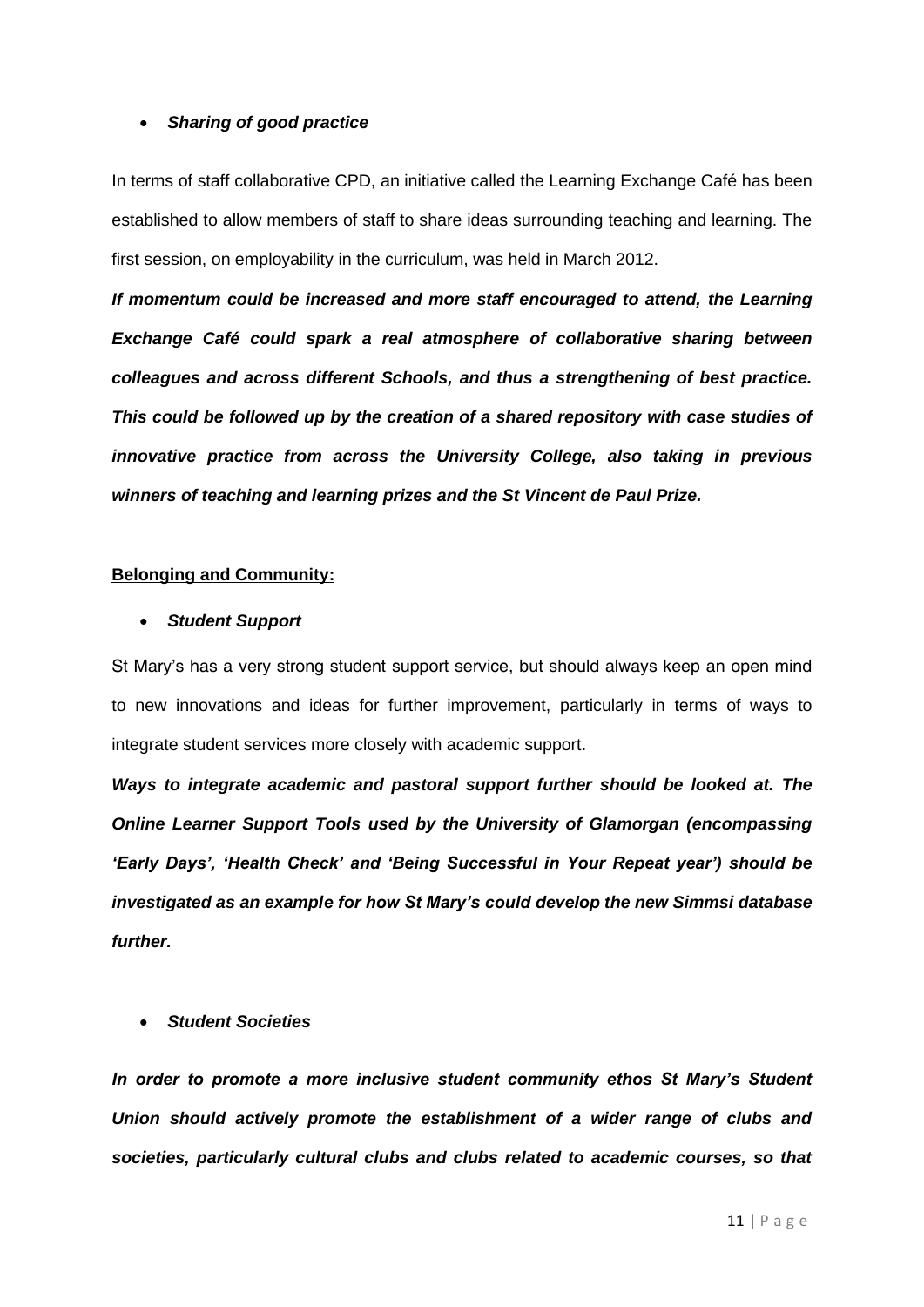*students who are not interested in Sports feel less marginalised. The joining fees of clubs should also be examined to ensure that costs are as low as possible and do not disadvantage students from low socio-economic backgrounds.*

## **Engagement**

#### *Communication*

Communication issues are seen as a problem by some students, particularly regarding last minute changes of times and location of lectures and seminars.

*It is suggested that students should be informed of changes in times or location of teaching as soon as possible, ideally 24 hours beforehand. This could be done, for example, by e-mail and/or text message.*

## *Term time employment*

Term time employment has been identified in a number of studies as having a major impact upon attainment. This does not seem to be a factor that students themselves recognise as being detrimental to their academic work: of the respondents to the Student Experience, Attainment and Retention Survey 2012, but university staff acknowledge that students' extrauniversity commitments can have a negative effect on their work. Recognising that undertaking paid employment is essential for many students to make ends meet and the difficulties of implementing a suggested maximum number of working hours per week, this report recommends that other measures are trialled to get the message across about the potential pitfalls of term time employment.

*It is suggested that a compulsory workshop session be integrated into induction week that focuses on issues such as time-management and balancing academic and other commitments. This could be run in conjunction with the Careers Service to highlight to students the sorts of term-time work which are the least potentially disruptive to their studies. Consideration should be given to introducing guidance for recommended numbers of hours worked in employment per week during term time.*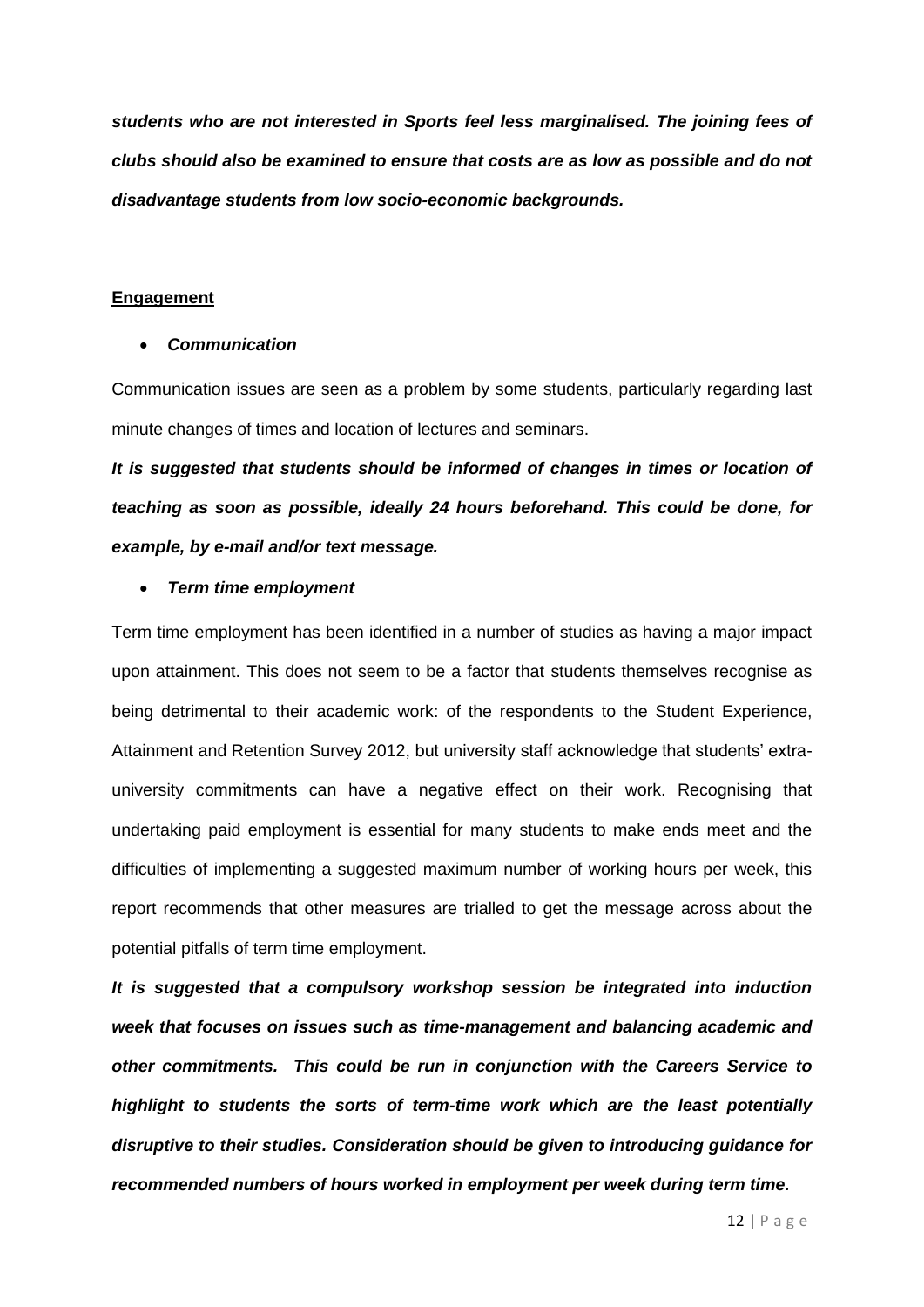**Institutional issues and data evaluation: embedding equality and attainment into institutional policy and practice**

## *University Single Equality Scheme 2012-2015*

St Mary's Single Equality Scheme 2012-2015 states that 'the University College is working to ensure that it engages in inclusive practice, particularly in regard to employment and teaching and learning' and that 'equality and diversity also has to be addressed as part of the validation and revalidation of programmes and annual monitoring' (SMUC, 2012a).

*These statements are to be welcomed but this report also recommends that matters of attainment should also be included and given adequate prominence in the new Scheme. The author hopes the Single Equality Scheme will remain true to its word as an 'evolving document' and will incorporate more solid references to student attainment.* 

## *Data evaluation*

The use of institutional data is still a problem within St Mary's and it is clear that Schools and Programmes have a range of different practices and do not all trust the accuracy of Registry data. The result of this is different levels of analysis regarding attainment take place across different Programmes.

*Principal's Dashboard provides a good snapshot of the picture across the institution, but there is potential for this to become more detailed and nuanced so that it can become of real benefit to teaching staff and Programme Directors in monitoring their students' progress and making comparisons with other Programmes or St Mary's as a whole. More data should also be collected on the use of all Student Services, including numbers of users (and repeat users), the gender and ethnicity of service users, and – where possible – academic progression of student users. The institution should consider recording additional information regarding student complaints (both*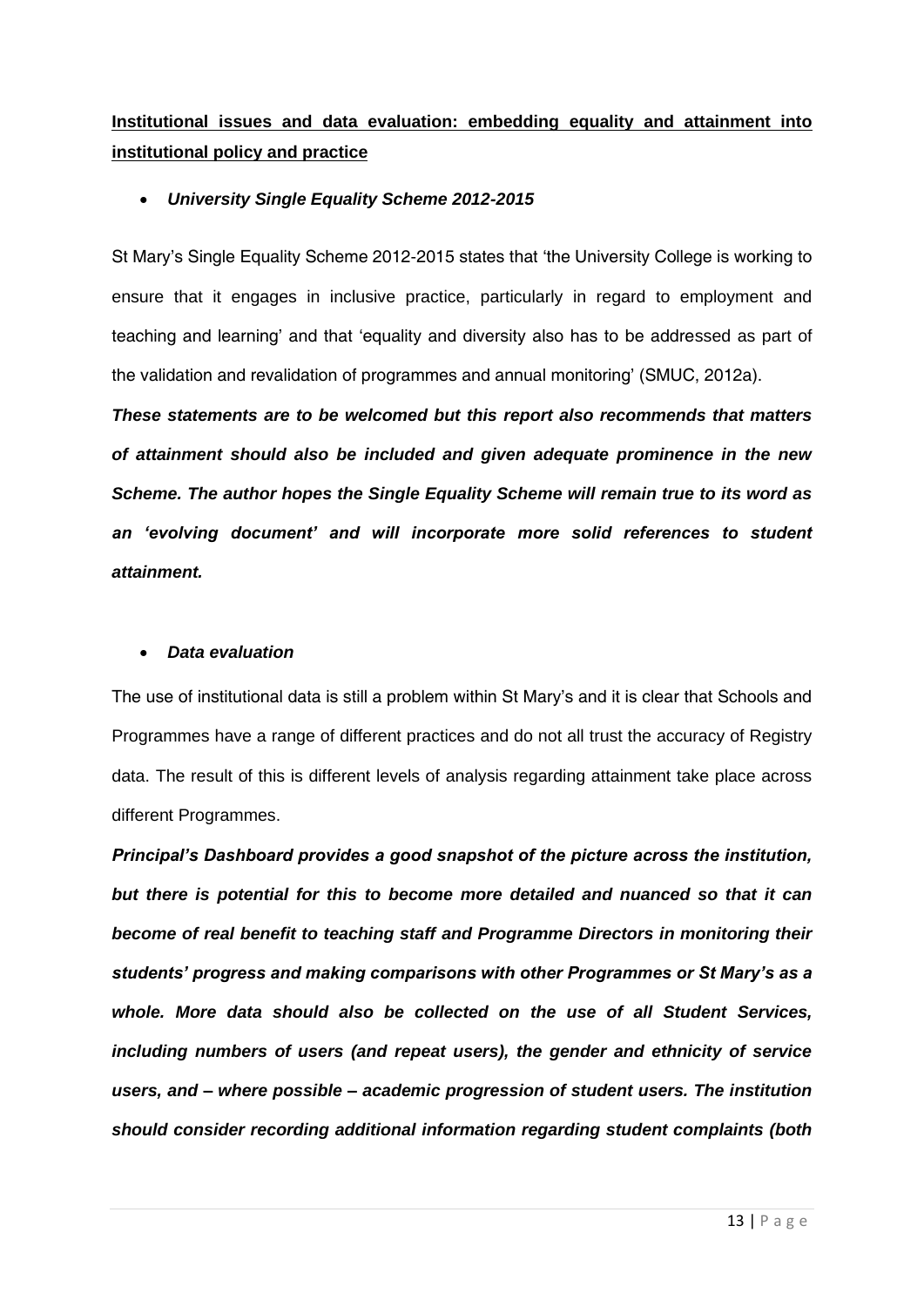*by and about students), including the students' gender and ethnicity, in line with the recommendations made in the HEA/ECU Report (2008).*

'Value added' is a method of looking at attainment which is still very much in its infancy in the Higher Education Sector. However, Rodgers (2005 and 2007) has created a model which could potentially be adapted by St Mary's and it could be particularly valuable as a way to assess the 'distance travelled' by students, in particular those who enter with nontraditional qualifications.

*St Mary's should investigate ways to create a workable 'value added' model to measure distance travelled and the 'comparative institutional effect' in student attainment, ensuring it captures exogenous factors (including student motivation) as well as factors internal to this institution.*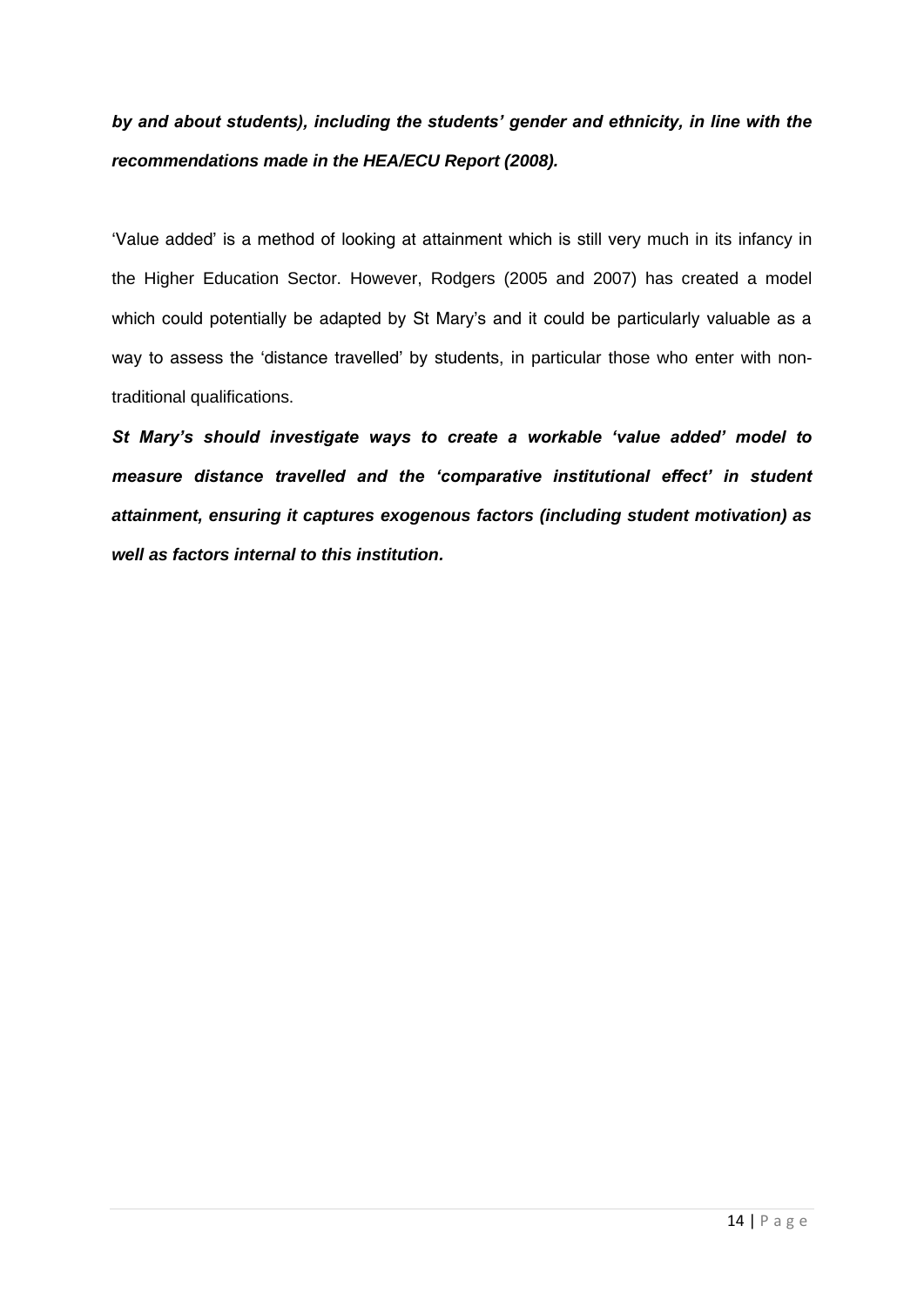## **Bibliography**

## **Secondary Literature**

Callender, Clare (2008) 'The Impact of term time employment on higher education students' academic attainment and achievement', Journal of Education Policy 23 (4), pp. 359-377.

Higher Education Funding Council for England and Equality Challenge Unit (HEFCE/ECU) (2008), *Ethnicity, Gender and Degree Attainment Project – Final Report*

Hunt, Andrew, Ian Lincoln and Arthur Walker (2004) 'Term time employment and academic attainment: evidence from a large scale survey of undergraduates at Northumbria University', *Journal of Higher Education*, 28 (1)

Lawrence, Julia, Kelly Ashford and Paul Dent (2009) Gender differences in coping strategies of undergraduate students and their impact on self-esteem and attainment', *Active Learning in Higher Education* (7) pp. 273

McLaren, Meryn (2012) *Attainment at St Mary's University College Twickenham*

National Union of Students (2011) *Race for Equality: The Experiences of Black Students in Further and Higher Education* (NUS: London)

Pedagogic Quality (2011) Policy-Makers' Findings: 'Rethinking Quality in the UK: Teaching and Learning in Higher Education':

[http://www.pedagogicequality.ac.uk/documents/PolicymakerseventfindingsFinal\\_004.pdf](http://www.pedagogicequality.ac.uk/documents/PolicymakerseventfindingsFinal_004.pdf)

Prior, Julie & Karen Fitzgibbon, (2009) 'The changing nature of students' social engagement with university'. HEA Annual Conference – The Future of the Student Learning Experience (30 June – 2 July 2009), University of Manchester, Manchester.

Rhodes, Christopher & Alan Neville, 'Academic and Social Integration in Higher Education: a survey of satisfaction and dissatisfaction within a first-year education studies cohort at a new university', *Journal of Further and Higher Education*, Vol. 28, No. 2, May 2004, pp. 179-193.

Richardson, John T. & Alan Woodley (2003), 'Another Look at the Role of Age, Gender and Subject as Predictors of Academic Attainment in Higher Education', *Studies in Higher Education*, 28 (4), pp. 475-493.

Stefani, Lorraine A.J. (1998) 'Assessment in Partnership with Learners', *Assessment and Evaluation in Higher Education*, 23 (4) pp. 339-350.

Thomas, Liz (2012a), *Building Student Engagement and Belonging in Higher Education at a Time of Change: Final report from the What Works? Student Retention and Success Programme*.

Tinto, Vincent (1993) *Leaving College. Rethinking the Causes and Cures of Student Attrition* (Second Edition) (University of Chicago: Chicago)